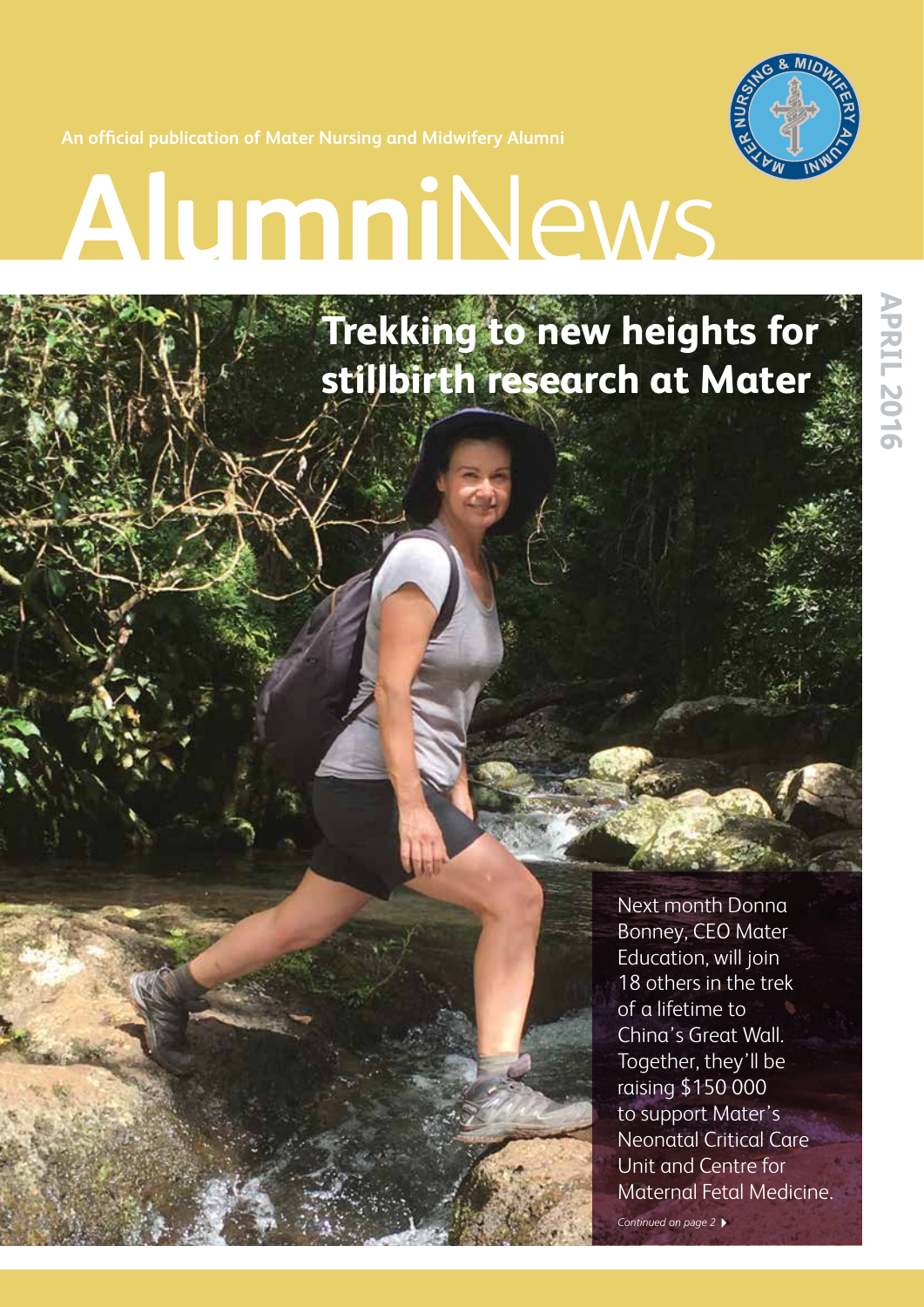# A message from our Chairperson



It's hard to believe how this year is flying by—Christmas doesn't seem that long ago and, with Easter already behind us, we're now looking ahead to the rest of 2016 and what it will bring.

Each year, two special days for me are International Day of the Midwife and International Nurses Day, both celebrated in May. We all understand how important nurses and midwives

are—not only as vital parts of the healthcare system, but we're also the people who are there to comfort and support patients and their families. Whether it's bringing a new life into the world or supporting our families to say goodbye to a loved one, midwives and nurses are there at the coalface—healing, helping and caring. International Day of the Midwife and International Nurses Day, on 5 and 12 May respectively, acknowledge these never-ending contributions and the tireless work of nurses and midwives from around the world.

I'm very proud to share with you the announcement of Mater's next big maternity project—Australia's first 24/7 Pregnancy Assessment Centre. The planned centre is due to open in 2017 as part of Mater Mothers' Hospital in South Brisbane. Open seven days a week, 24 hours a day to all pregnant women—not just Mater patients—it's a wonderful example of Mater's commitment to quality healthcare for all Brisbane mums-to-be. And the good news is that all funds raised for Mater Little Miracles in 2016 will go directly towards bringing Mater's Pregnancy Assessment Centre to life.

In this edition, we also announce the opening of our Alumni scholarship applications for 2016 made possible with the generous support of Alumni members like you. Being launched at this year's International Nurses Day Seminar, we ask you to please consider making a tax deductible donation before 30 June to ensure that our Alumni scholarships continue in perpetuity, enabling nurses and midwives at Mater to remain at the forefront of best practice for years to come. For your convenience you'll find a reply paid donation form enclosed.

**Cheryl Clayton** *Chairperson—Mater Nursing and Midwifery Alumni*

# Donna's stepping out

*Continued from page 1*

CEO Mater Education and Mater Nursing and Midwifery Alumni Council member, Donna Bonney, will soon be trekking the Great Wall of China to raise funds for Mater Little Miracles.

As part of the Miles for Miracles—Great Wall Trek, Donna will spend five days trekking the Great Wall and raise an amazing \$5000 to fund research into the cause of stillbirth; supporting the ongoing work of Mater's Neonatal Critical Care Unit (NCCU) and Centre for Maternal Fetal Medicine.

As a long-term supporter of Mater Foundation, Donna has seen firsthand the dedication, knowledge and expertise of the team in Mater's NCCU—both as an educator and as a parent.

"My twins were born here at Mater 10 years ago and both ended up in the Special Care Nursery, so I saw this opportunity as a good chance to promote the work that's being done across Mater and help raise funds to support it, especially when it comes to mothers and babies," she said.

"I was fortunate to have had a fantastic outcome with my babies, but I know that not all parents have that same outcome; some come into hospital and don't get to take their babies home."

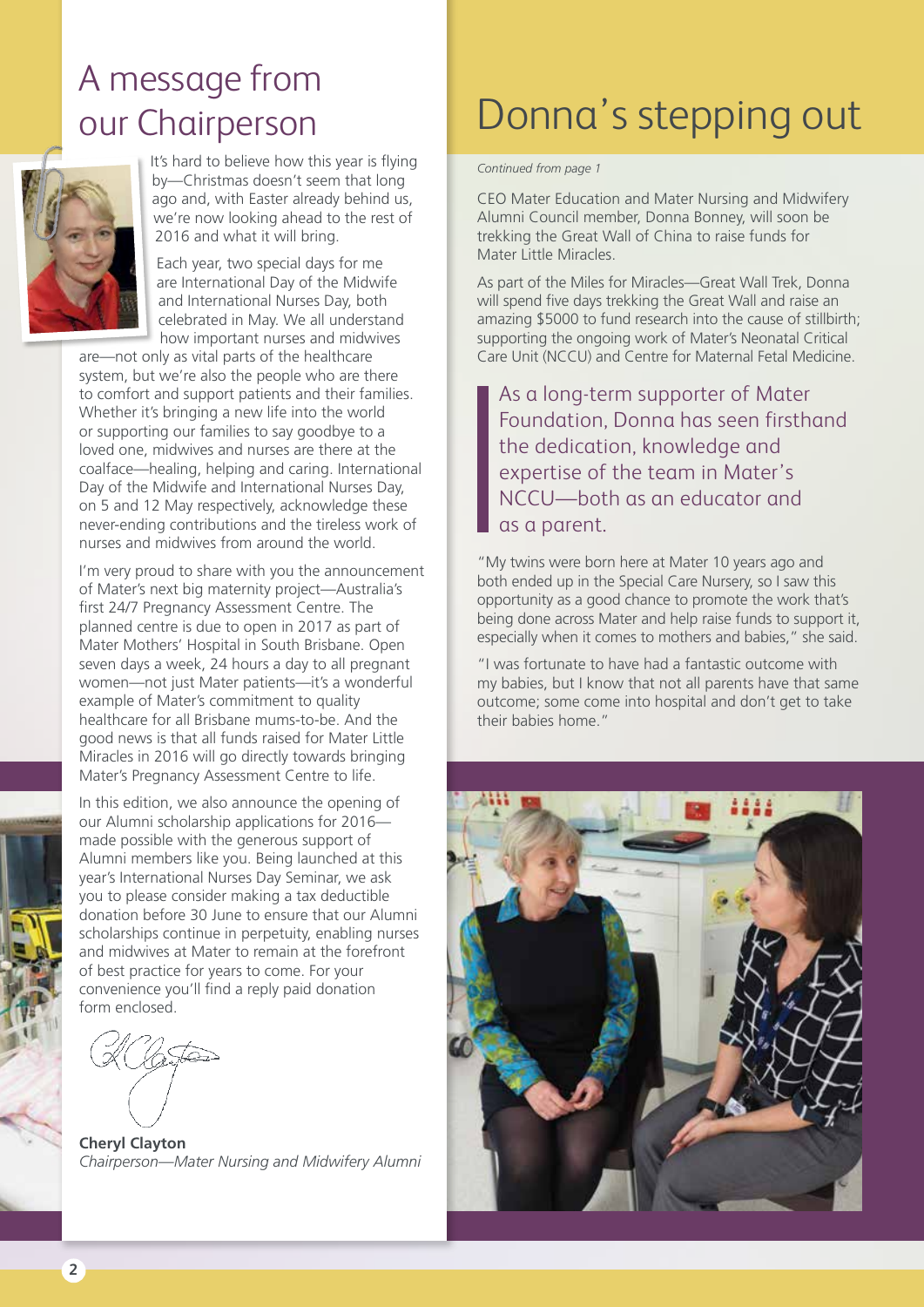# for stillbirth research at Mater



"Through my role at Mater, which includes overseeing education within the neonatology unit, I have seen firsthand how dedicated everyone in that team is to giving seriously ill and premature babies the best possible start to life. They have enormous knowledge and expertise which is quite inspiring.

"As I'm sure many of our Alumni would agree, for the midwives and nurses who have worked in Mater Mothers' Hospital and our NCCU, it's a real calling to look after babies and their families at such a vulnerable time."

Donna was inspired to sign up for Miles for Miracles— Great Wall Trek after her colleague Katherine Jackman participated in last year's Machu Picchu challenge, and now hopes her experience will inspire others.

"It's a ripple effect; you get to have a great experience and contribute to the community through fundraising, then you tell others about it and hopefully they'll get involved and the cycle starts again."

With her late May departure getting closer, you'll be able to find Donna hiking mountains around the Scenic Rim most weekends, or hosting fundraisers to help reach her \$5000 personal fundraising goal.

"I regularly climb Mt Barney, Mt Maroon and other peaks within Main Range and I'm usually climbing up and down places all over the Scenic Rim every second weekend so I hope I'm fit enough for the Great Wall—I've never been to China before!

"I also recently hosted a movie night and an Easter raffle to kick off my fundraising; it's about drawing on your personal and professional networks to reach out to people who want to contribute to the cause."



You can support Donna on her journey to China for stillbirth research at Mater by donating today at

**https://milesformiraclestrek2016. everydayhero.com/au/donna**

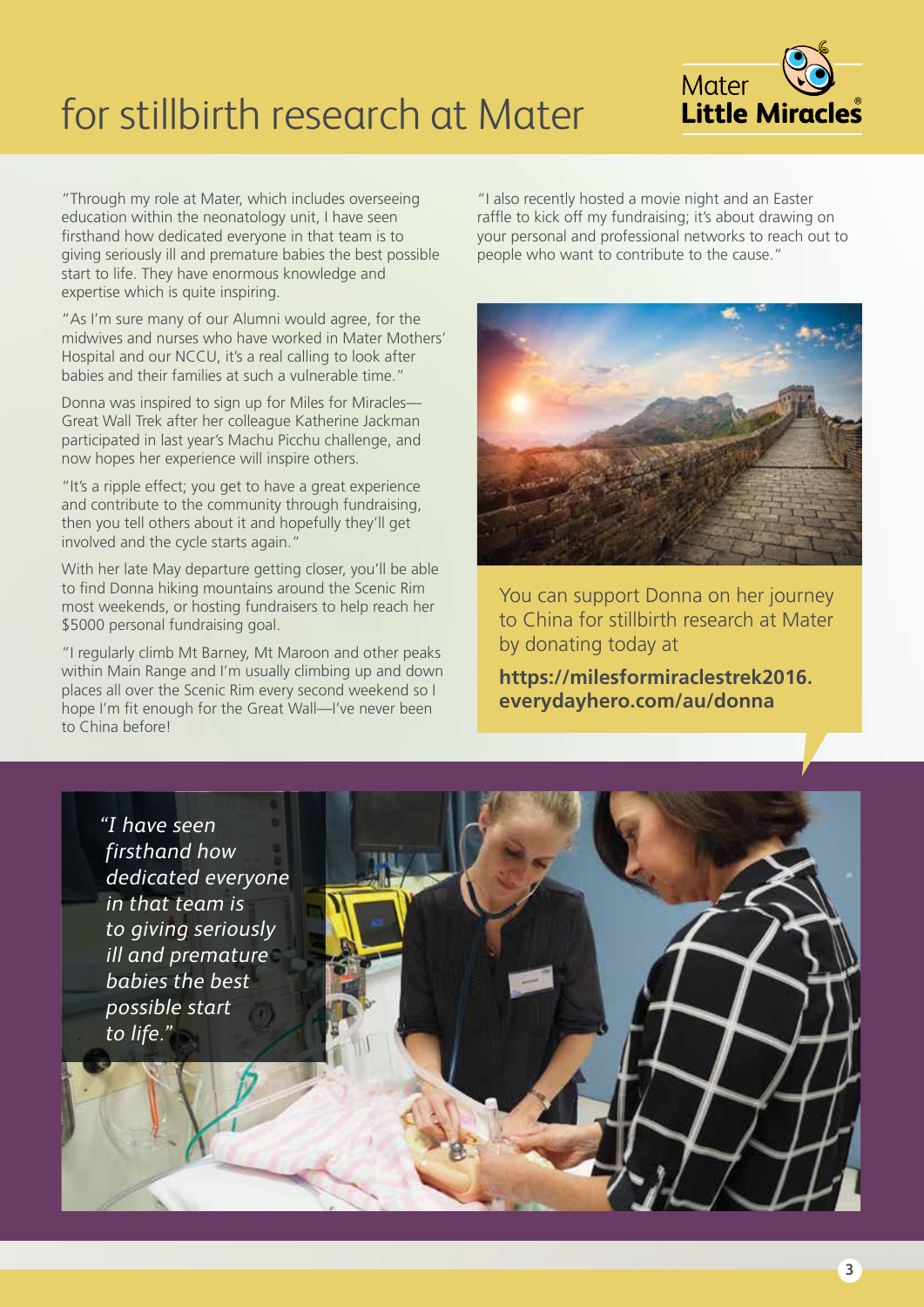# Can you help support ovarian cancer research at Mater?

The first few months of a new year are a special time when it feels like anything is possible. But tragically, for 1400 Australian women, 2016 will be remembered for all the wrong reasons. It will forever be 'the year I was diagnosed with ovarian cancer.'

Sadly, the survival rate for women and girls diagnosed with ovarian cancer hasn't improved over the past 15 years. The only way to turn the corner in early detection is through investment in research.

Unlike breast and prostate cancer, ovarian cancer has no clear symptoms, screening test or affordable diagnostic options. Sadly, this means many ovarian cancer patients are diagnosed in the later stages of the disease and their survival rates are poor.

In the labs, the dedicated team from the Mater Ovarian Cancer Research Collaborative work tirelessly year-round to increase early diagnoses and raise women's survival rates. The team has already found a way to inhibit a particular protein's ability to encourage ovarian cancer cells to spread throughout the body, and it recently launched an investigation into what causes certain ovarian cancer genes to mutate and initiate a relapse.

You can support ovarian cancer research at Mater by hosting a **Tea for Teal** morning or afternoon tea at your work or home on **Friday 27 May**. Every dollar you raise to help these women will mean the world to them.



# *Feel Teal*

**For more information or to host a Tea for Teal please contact Jackie North on 1800 440 155 or jackie.north@mater.org.au or visit www.teaforteal.org.au** 

# 

### Upcoming diary dates

| <b>International Day of the Midwife</b>                                              | 5 May   |
|--------------------------------------------------------------------------------------|---------|
| Katherine's High Tea supporting<br>ovarian cancer research at Mater                  | 7 May   |
| <b>International Nurses Day and IND Seminar</b>                                      | 12 May  |
| <b>Tea for Teal impact day supporting</b><br>ovarian cancer research at Mater        | 27 May  |
| <b>Miles for Miracles-Great Wall Trek</b><br>supporting stillbirth research at Mater | 28 May  |
| <b>Climb for Cancer supporting</b><br>cancer research at Mater                       | 29 May  |
| <b>JUNE</b>                                                                          |         |
| <b>Mater Little Miracles 5ks Walk South Bank</b>                                     | 5 June  |
| <b>Bust a Move</b> for breast health                                                 | 18 June |

For more information on any of these events, please visit www.materfoundation.org.au or call us on 1800 440 155.

| <b>JULY</b>                                                                  |             |  |
|------------------------------------------------------------------------------|-------------|--|
| <b>Stadium Stomp</b> for Mater Little Miracles                               | 24 July     |  |
| <b>SEPTEMBER</b>                                                             |             |  |
| <b>Mater Private Redland Auxiliary</b><br><b>High Tea and Fashion Parade</b> | 1 September |  |
| <b>OCTOBER</b>                                                               |             |  |
| <b>Breast ever Brunch supporting</b><br>breast cancer research at Mater      | All month   |  |
| <b>Annual Mater Past Nurses Association</b><br><b>Mass and Luncheon</b>      | 22 October  |  |
| <b>NOVEMBER</b>                                                              |             |  |
| <b>Springfield Ball</b>                                                      | 19 November |  |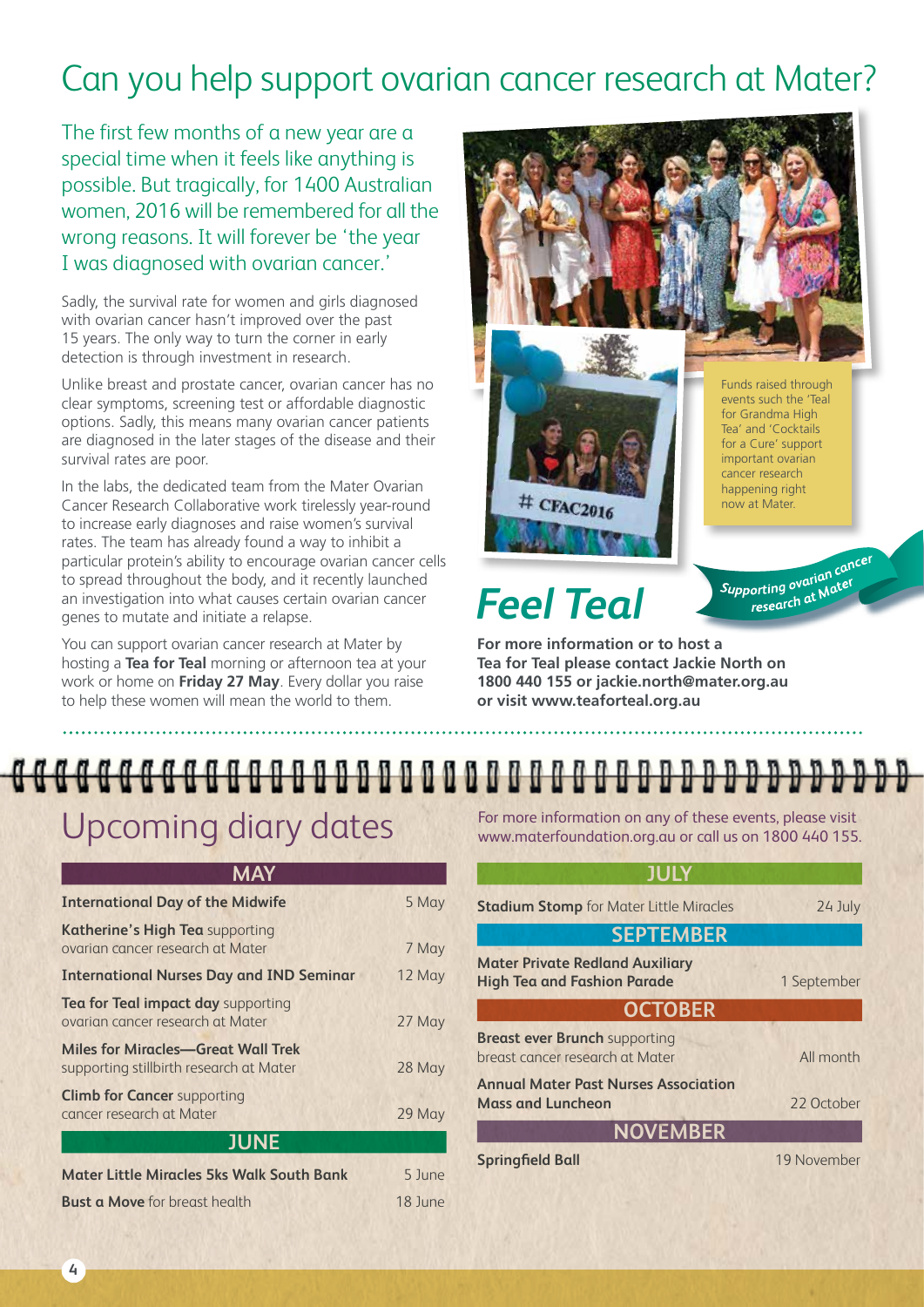# A celebration of nurses and midwives across the world

When Mater Private Hospital opened at North Quay in 1906 there were only four formally trained nurses; the Matron, Sister Mary Antonia Brosnan and two lay staff.

Just six years later, Mater Public Hospital became a registered training school for nurses and, in the following years, several members of the Sisters of Mercy became qualified. These early days marked the beginning of what was to be, and still is, a very long and proud history of nursing and midwifery at Mater.

Today, nurses and midwives at Mater provide 24 hour care to patients throughout every stage of their lives.

Next month on **Thursday 5 May**, we will celebrate the work of midwives all over the world—International Day of the Midwife recognises and honours midwives across the globe. This will be followed closely by International Nurses Day, celebrated on **Thursday 12 May**—a day to acknowledge and appreciate the contributions nurses make to our community.



Did you know this global celebration o<sup>f</sup> nurses and their contribution to the health of our communities also commemorates the birth of Florence Nightingale on 12 May 1820? Florence Nightingale is widely considered to be the founder o<sup>f</sup> modern nursing, and each year a special service takes place in Westminster Abbey to commemorate her life.

**We would like to take this opportunity to thank you, Mater Nursing an<sup>d</sup> Midwifery Alumni, for the wonderful contribution that you've made to healthcare in your lifetime.**



# Alumni scholarship applications now open

It gives us great pleasure to announce that applications for the **Betty Kennedy International Nursing and Midwifery Scholarship** and the **Sister Eileen Pollard Oncology Nursing Scholarship** will open for the first time on Thursday 12 May, with the launch taking place at the International Nurses Day Seminar.

Mater Nursing and Midwifery Alumni is proud to support Mater nurses and midwives in their continuing professional development. These two scholarships will provide successful applicants unique and transformative learning experiences at national and international conferences and study programs to encourage best practice and quality improvements. The scholarships are designed to enable clinicians to be at the cutting edge of new and often unreleased research and discoveries, and build a network of colleagues around the world. As ambassadors of Mater, our scholarship recipients will bring Mater's expertise to a global audience.

**But these scholarships would not be made possible without the generous support of Alumni members like you. As we approach a time when we recognise and acknowledge the work of our nurses and midwives, please consider supporting these scholarships by making a tax deductible donation before 30 June.** 

Please find enclosed in this newsletter a donation form and reply paid envelope to make a gift. No matter how small, your gift will ensure that our Alumni scholarships continue in perpetuity, and will enable nurses and midwives at Mater to remain at the forefront of best practice for years to come.

**For more information on Alumni scholarships and how you can support the program, please contact Jackie North on 1800 440 155 or alumni@mater.org.au**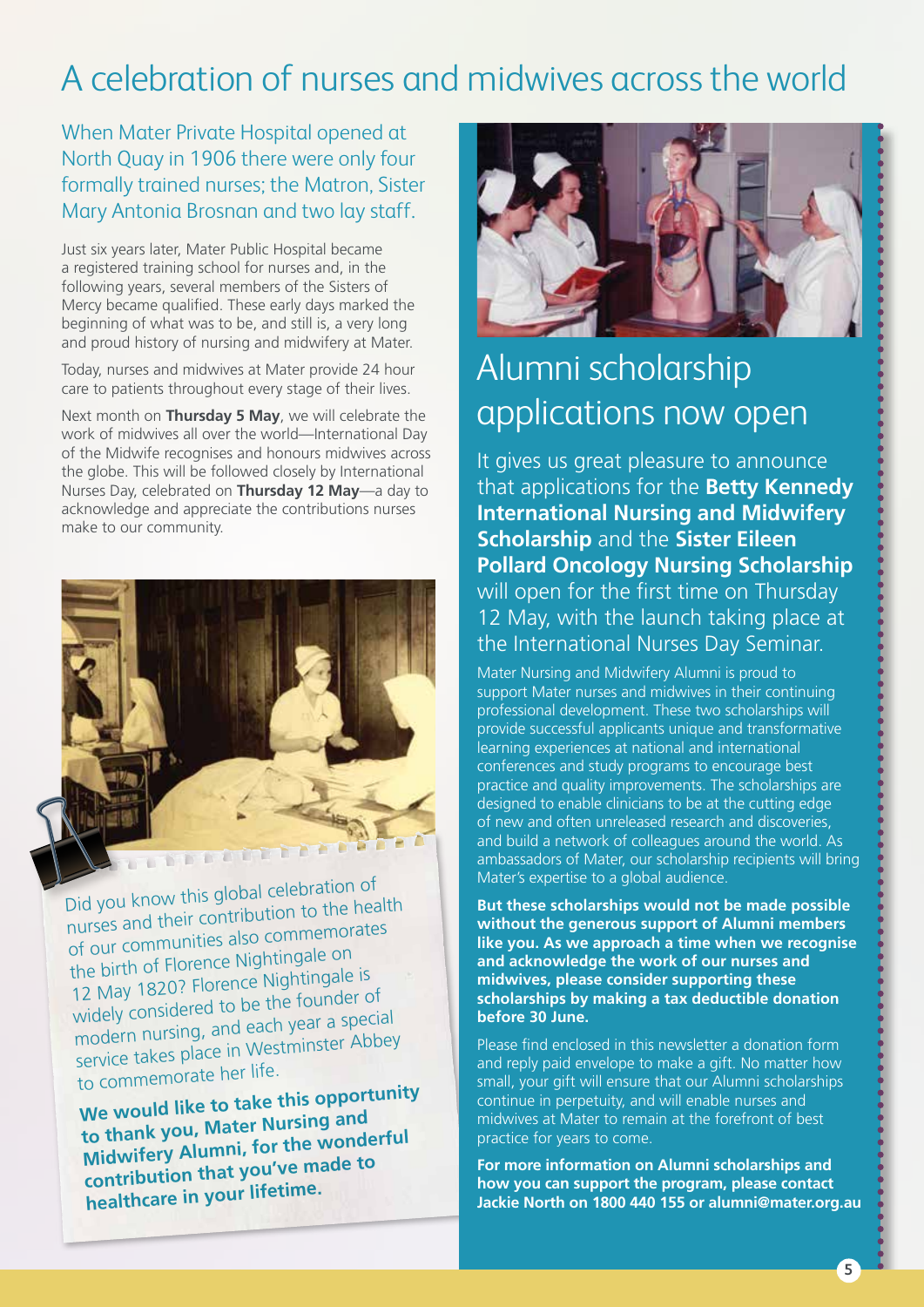# Mater's plans to build Australia's first 24/7 Pregnancy Assessment Centre



A woman's pregnancy should be a happy, enjoyable and stress-free time for her and her partner. But sadly, not all pregnancies go to plan—which is a scary and worrying thought for all expecting parents.



This is an experience some of our Mater parents are all too familiar with.

In Australia, as many as one in four women expecting a baby experience complications early in their pregnancyfrom 0 to 20 weeks gestation—including bleeding and other issues.

Right now, if a woman is experiencing complications with her pregnancy, especially when her baby is less than 12 weeks gestation, she has to either present at a hospital Emergency Department or try and see her doctor, rather than being able to go to a dedicated maternity facility.

These experiences are always stressful, often involve long wait times and rarely include consultations with trained obstetricians. But you can help change this.

By supporting Mater, you can help fund our commitment to improving healthcare for all expecting mothers by building Australia's first 24/7 Pregnancy Assessment Centre in 2017.

The new centre will form part of Mater Mothers' Hospital in South Brisbane, and once complete, will be open 24 hours, seven days a week—available to any woman who needs help, from day one of her pregnancy to six weeks after her baby is born.

Without the help of generous supporters from the Mater community, this Australian first simply won't become a reality.

You can get involved by supporting any of our Mater Little Miracles events this year or by making a donation at **www.materlittlemiracles.org.au** 

**For more information please call us on 1800 440 155 or visit www.materlittlemiracles.org.au/PAC** 

# Be part of the walk for Queensland's tiniest patients

Last year, more than 3000 Brisbane locals joined the Mater Little Miracles community for a huge day of family fun.

The entire South Bank precinct was brightened by family smiles and transformed by giggles, fun and colour from the kids as we walked 5ks together to support Mater Little Miracles.

And the great news is that registrations are now open for this year's Mater Little Miracles 5ks Walk South Bank on **Sunday 5 June 2016**!

Join the walk to save lives—bring along your family and help give the best start to life to Mater's tiniest patients. By signing up for this year's event, and fundraising with your family, you'll be supporting Mater Little Miracles and easing the worry and uncertainty for thousands of expectant mothers.

**For more information please call us on 1800 440 155 or visit www.materlittlemiracles.org.au/5ks-walk**

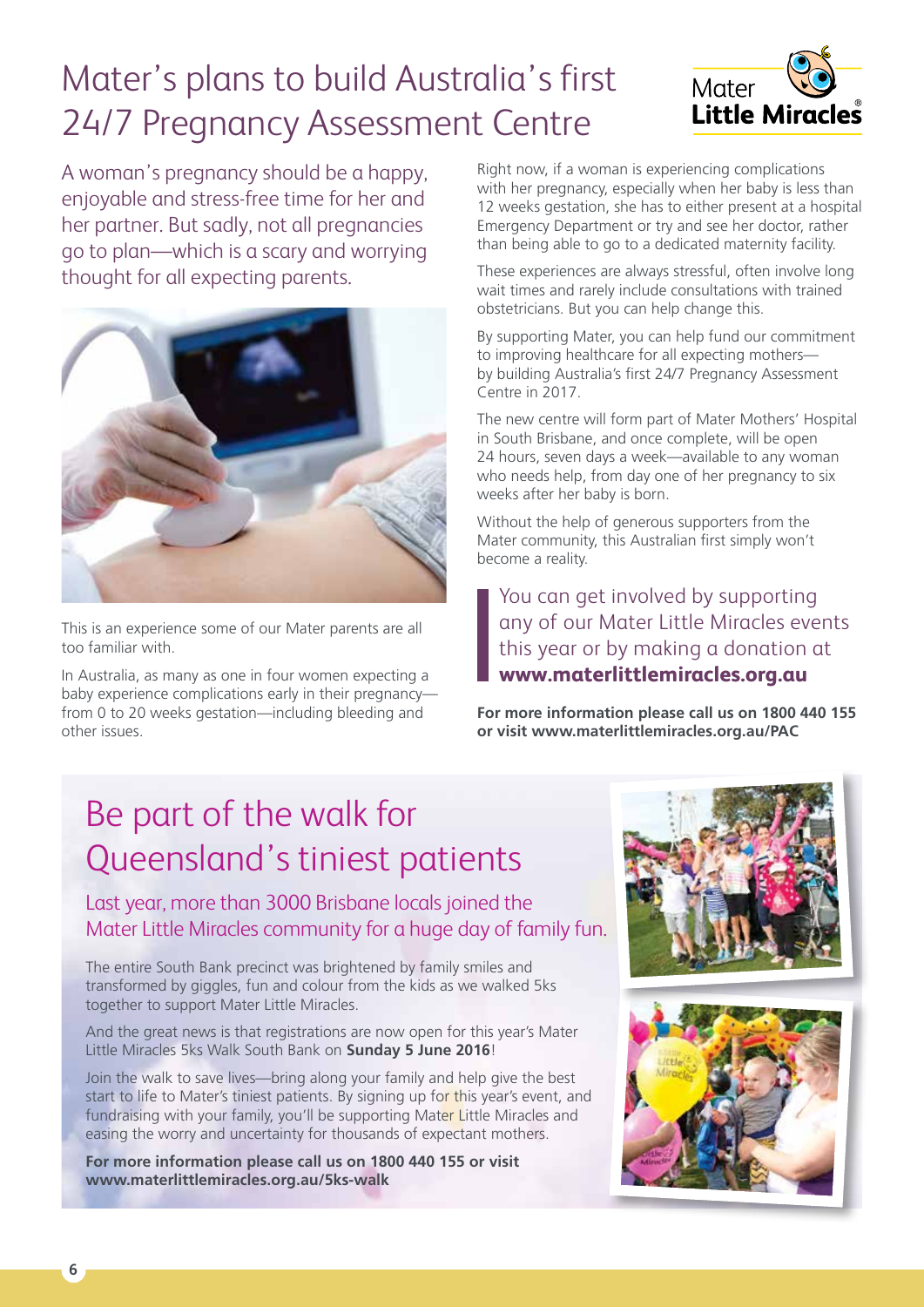### **Healthy tips** from Mater's Health and Wellness Centre

#### **1 Reduce your stress.** Rough day at the office? Take a walk or head to the gym for a quick workout. One of the most common mental benefits of exercise is stress relief. Working up a sweat can help manage physical and mental stress.

#### **2 Boost your happy chemicals.**

Slogging through a few miles on the treadmill can be tough, but it's worth the effort! Exercise releases endorphins, which create feelings of happiness and euphoria. Studies have shown that exercise can even alleviate symptoms among the clinically depressed.

#### **3 Improve your self-confidence.**

Hop on the treadmill to look (and more importantly, feel) like a million dollars. On a very basic level, physical fitness can boost your self-esteem and improve your positive self-image.

**4 Increase your relaxation.**  Ever hit the hay after a long run or weights session at the gym? For some, a moderate workout can be the equivalent of a sleeping pill,

even for people with

insomnia.



**5 Get more done.** Feeling

uninspired? The solution might be just a short walk or jog away. Research shows that workers who make time for exercise on a regular basis are more productive and energetic than their more sedentary colleagues.

For further advice on safe exercise and activity, visit one of our physiotherapists at Mater's Health and Wellness Centre. Mater Nursing and Midwifery Alumni members receive a 10 per cent discount on all services. Call the team on 07 3163 6000 to find out more.

### **Healthy recipe** from Mater's Health and Wellness Centre

# **Cajun Chicken Burger**

#### **Serves 4**

#### **Ingredients**

- ½ cup low fat thick Greek yoghurt
- 2 tablespoons seeded mustard
- ¼ cup chopped dill
- 1 tablespoon extra virgin olive oil, plus 1 tablespoon extra
- 4 chicken tenderloin fillets
- 1 tablespoon paprika
- 1 tablespoon ground cumin

Large handful rocket

- 3 spring onions, finely sliced
- 1 zucchini, shaved into wide ribbons with a vegetable peeler
- Juice of half a lemon

4 medium sized whole grain burger buns, halved, to serve

#### **Purple cabbage slaw**

- Purple cabbage, finely sliced 2 radishes, halved and sliced
- 8 snow peas, sliced
- 1 teaspoon sesame seeds
- 1 tablespoon extra virgin olive oil Juice of half a lemon



#### **Method**

- 1. Stir together the yoghurt, mustard and dill. Set aside for serving.
- 2. Heat the olive oil in a non-stick frying pan. Coat the chicken with paprika and cumin. Add skin side down and cook for 2 to 3 minutes each side or until done to your liking. Remove from pan.
- 3. Meanwhile, combine rocket, spring onions and zucchini ribbons and drizzle over olive oil and<br>lemon juice.
- 4. Combine the ingredients for the slaw, top with sesame seeds and set aside.
- 5. Spoon a little yoghurt onto each burger bun. Cut each chicken tenderloin in half and place onto the<br>yoghurt. Top with rocket salad and serve with side<br>of purple cabbage slaw yoghurt. Top with rocket salad and place onto the<br>of purple cabbage slaw.